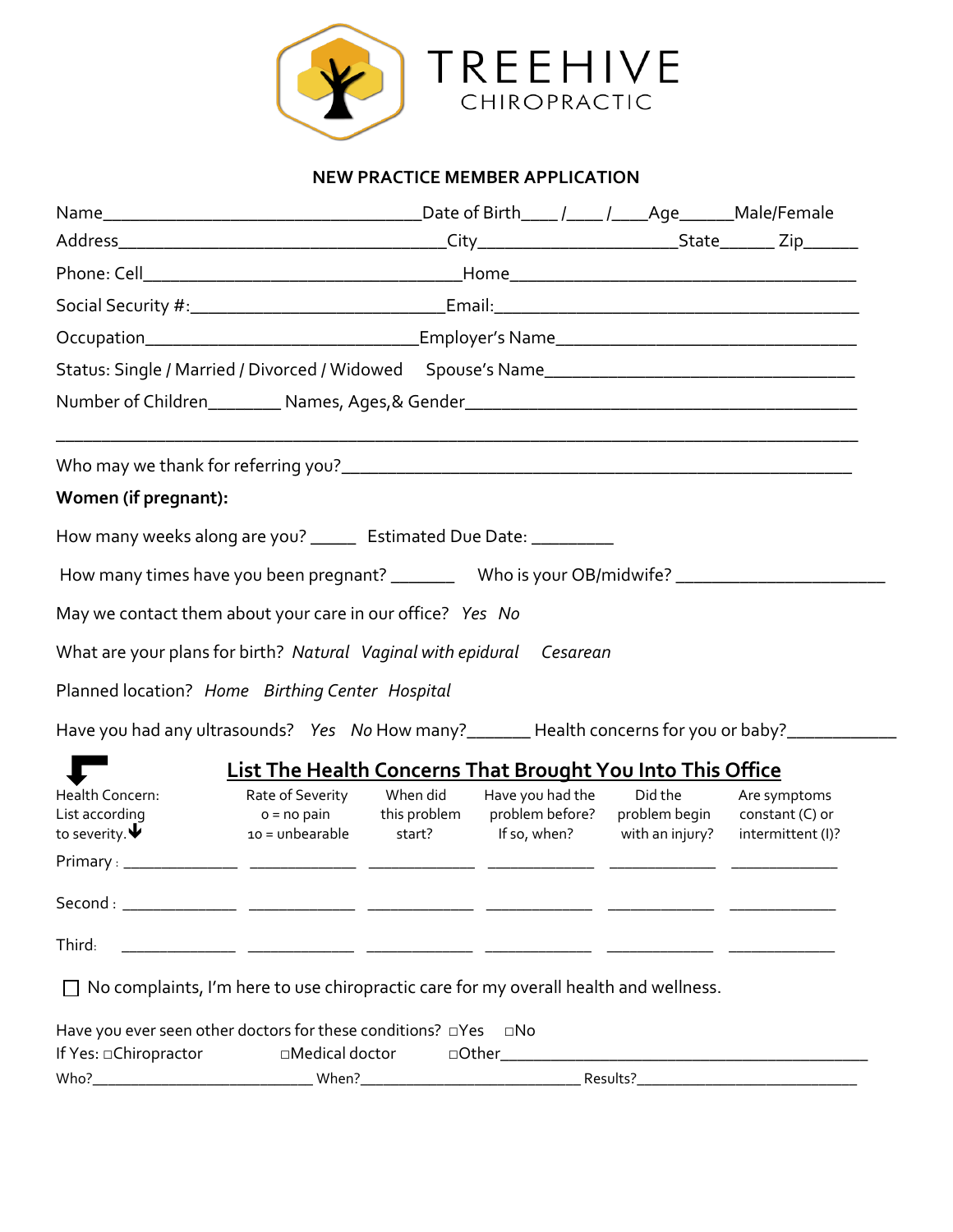

# **Current And Past Body Signals Indicating Underlying Dysfunction**

## Please Mark "**P**" For In The **Past** OR Mark "**C**" For **Currently** Have:

| Abdominal Pain<br>ADHD/ADD   | Constipation<br>Depression | Frequent Cold/Flu<br>Headaches | Neck Pain<br>Numbness/tingling | <b>Sleep Difficulties</b><br>Falling Asleep |
|------------------------------|----------------------------|--------------------------------|--------------------------------|---------------------------------------------|
| _Allergies                   | <b>Dizziness</b>           | Heartburn                      | Pain: Shoulder, Elbow,         | Staying Asleep                              |
| Anxiety                      | Diabetes Type 1 or 2       | High Blood Pressure            | Knee, Hip, Ankle, Wrist        | Slurred Speech                              |
| Asthma                       | <b>Disc Herniation</b>     | Incontinence                   | Painful Defecation             | Tailbone Pain                               |
| Autoimmune Disease           | Difficulty Swallowing      | Infertility                    | __ Pain after Eating           | Upper Back Pain                             |
| Bedwetting                   | <b>Digestion Issues</b>    | Jaw Pain/TMJ                   | Persistent Cough               | Weakness                                    |
| <b>Blood Disorder</b>        | Double Vision              | Joint Pain/Stiffness           | Rash/redness                   | Vision Changes                              |
| Behavioral Issues            | Ear Infections             | Low Back Pain                  | Rib pain                       | Vomiting                                    |
| <b>Breast Feeding Issues</b> | <b>Excess Stress</b>       | Migraines                      | Ringing in ears                |                                             |
| __ Blurry Vision             | Fatigue                    | Menstrual Pain                 | Sexual dysfunction             |                                             |
| Cancer                       | Fainting                   | __ Moody/Irritable             | <b>Seizures</b>                |                                             |
| Chest Pain                   | Fibromyalgia               | <b>Multiple Sclerosis</b>      | Sinus problems                 |                                             |

#### **PLEASE MARK the areas on the Diagram with the following letters to describe your symptoms:**

**R** = Radiating **B** = Burning **D** = Dull **A** = Aching

**N** = Numbness **S** = Sharp/Stabbing **T** = Tingling

What relieves your symptoms?

What makes your symptoms feel worse?

When is the problem(s) at its worst?  $\rightarrow$  AM PM Mid-Day Late PM

\_\_\_\_\_\_\_\_\_\_\_\_\_\_\_\_\_\_\_\_\_\_\_\_\_\_\_\_\_\_\_\_\_\_\_\_\_\_\_\_\_\_\_\_\_\_\_\_\_\_\_\_\_\_\_\_\_\_\_\_\_\_\_\_

\_\_\_\_\_\_\_\_\_\_\_\_\_\_\_\_\_\_\_\_\_\_\_\_\_\_\_\_\_\_\_\_\_\_\_\_\_\_\_\_\_\_\_\_\_\_\_\_\_\_\_\_\_\_\_\_\_\_\_\_\_\_\_\_

\_\_\_\_\_\_\_\_\_\_\_\_\_\_\_\_\_\_\_\_\_\_\_\_\_\_\_\_\_\_\_\_\_\_\_\_\_\_\_\_\_\_\_\_\_\_\_\_\_\_\_\_\_\_\_\_\_\_\_\_\_\_\_\_

List all surgical operations & years: \_\_\_\_\_\_\_\_\_\_\_\_\_\_\_\_\_\_\_\_\_\_\_\_\_\_\_\_\_\_\_\_\_\_\_\_\_\_\_\_\_\_\_\_\_\_\_\_\_\_\_\_\_\_\_\_\_\_

List any other injuries to your spine, minor or major, that the doctor should kn



List all over the counter & prescription medications you are on, & the reason for

each:\_\_\_\_\_\_\_\_\_\_\_\_\_\_\_\_\_\_\_\_\_\_\_\_\_\_\_\_\_\_\_\_\_\_\_\_\_\_\_\_\_\_\_\_\_\_\_\_\_\_\_\_\_\_\_\_\_\_\_\_\_\_\_\_\_\_\_\_\_\_\_\_\_\_\_\_\_\_\_\_\_\_\_\_\_\_\_ Have you ever been in an auto accident? List all:

Have you ever been knocked unconscious? □Yes □No Fractured A Bone? □Yes □No

If yes to either of the above, please describe: \_\_\_\_\_\_\_\_\_\_\_\_\_\_\_\_\_\_\_\_\_\_\_\_\_\_\_\_\_\_\_\_\_

Other trauma:\_\_\_\_\_\_\_\_\_\_\_\_\_\_\_\_\_\_\_\_\_\_\_\_\_\_\_\_\_\_\_\_\_\_\_\_\_\_\_\_\_\_\_\_\_\_\_\_\_\_\_\_\_\_\_\_\_\_\_\_\_\_\_\_\_\_\_\_\_\_\_\_\_\_\_\_\_

## **SOCIAL HISTORY**

\_\_\_\_\_\_\_\_\_\_\_\_\_\_\_\_\_\_\_\_\_\_\_\_\_\_\_\_\_\_\_\_\_\_\_\_\_\_\_\_\_\_\_\_\_\_\_\_\_\_\_\_\_\_\_\_\_\_\_\_\_\_\_\_\_\_\_\_\_\_\_\_\_\_\_\_\_\_\_\_\_\_\_\_\_\_\_\_\_\_

|  |  | 1. Smoking: How often? $\Box$ Daily $\Box$ Weekends $\Box$ Occasionally $\Box$ Never |                                                                                                              |  |
|--|--|--------------------------------------------------------------------------------------|--------------------------------------------------------------------------------------------------------------|--|
|  |  | 2. Alcohol: How often? $\Box$ Daily $\Box$ Weekends $\Box$ Occasionally $\Box$ Never |                                                                                                              |  |
|  |  |                                                                                      |                                                                                                              |  |
|  |  |                                                                                      | 4. Have you consumed any caffeine or products with caffeine in the past 48 hours? $\square$ Yes $\square$ No |  |